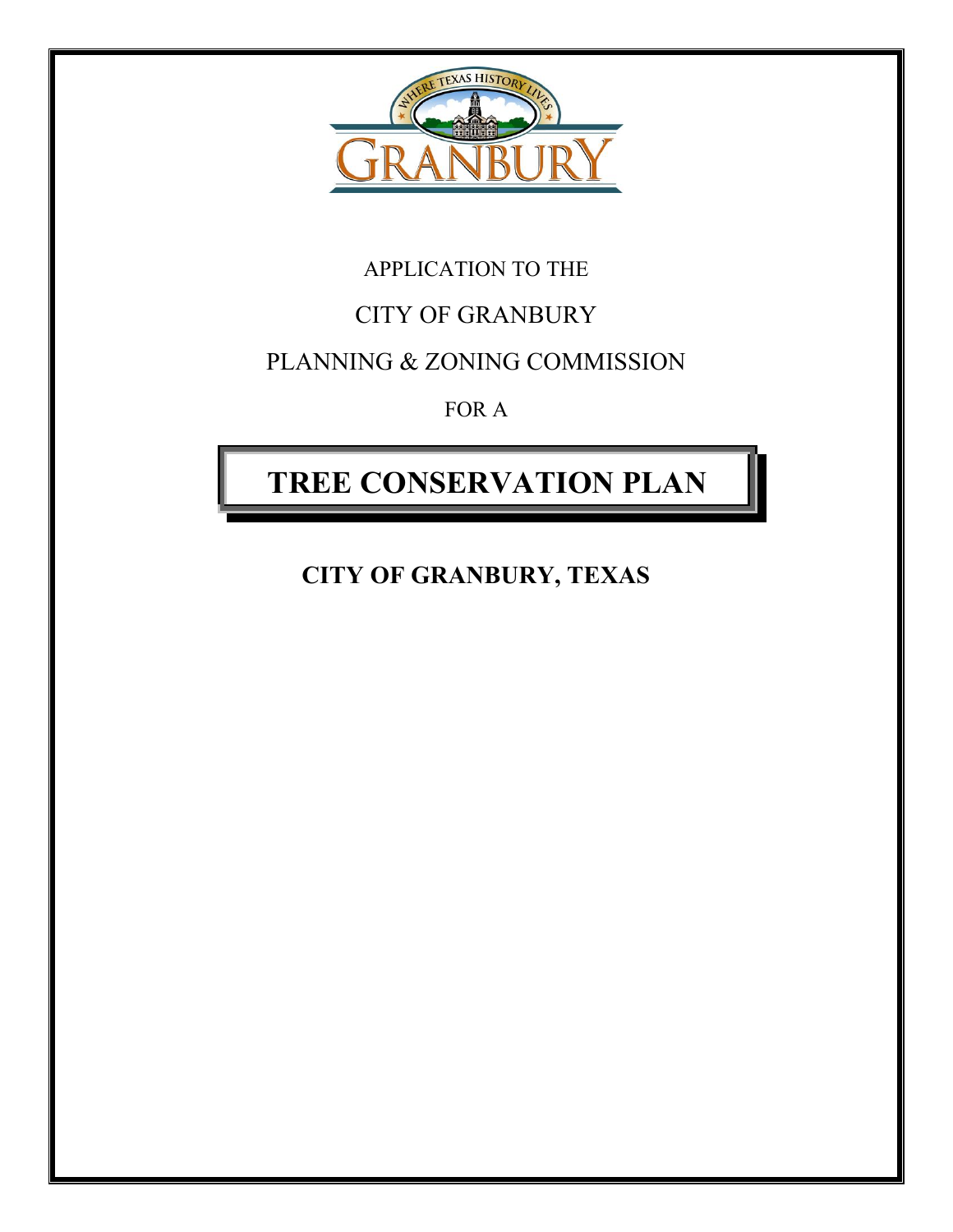| <b>City of Granbury</b><br><b>Application for a Tree Conservation Plan</b>                          |                                                                                              |
|-----------------------------------------------------------------------------------------------------|----------------------------------------------------------------------------------------------|
|                                                                                                     |                                                                                              |
|                                                                                                     |                                                                                              |
|                                                                                                     |                                                                                              |
| Legal Description:                                                                                  |                                                                                              |
|                                                                                                     | $\text{Tract}(s) \text{ Lot}(s)$                                                             |
| Texas.                                                                                              |                                                                                              |
|                                                                                                     | <b>Or</b>                                                                                    |
|                                                                                                     |                                                                                              |
|                                                                                                     | Abstract No. __________, to the City of Granbury, Texas (attach metes & bounds description). |
| As the Property Owner, I hereby sign and certify that all information provided is true and correct. |                                                                                              |
| <b>Property Owner:</b> (signature required):                                                        |                                                                                              |
| (Signature)                                                                                         | (Printed name)                                                                               |
| (Street Address)                                                                                    | (City, state $\&$ zip code)                                                                  |
| (Telephone number)                                                                                  | (FAX number)                                                                                 |
|                                                                                                     |                                                                                              |
| Developer: (if different than above):                                                               |                                                                                              |
| (Signature)                                                                                         | (Printed name)                                                                               |
| (Street Address)                                                                                    | (City, state & zip code)                                                                     |
| (Telephone number)                                                                                  | (FAX number)                                                                                 |
|                                                                                                     |                                                                                              |
|                                                                                                     |                                                                                              |